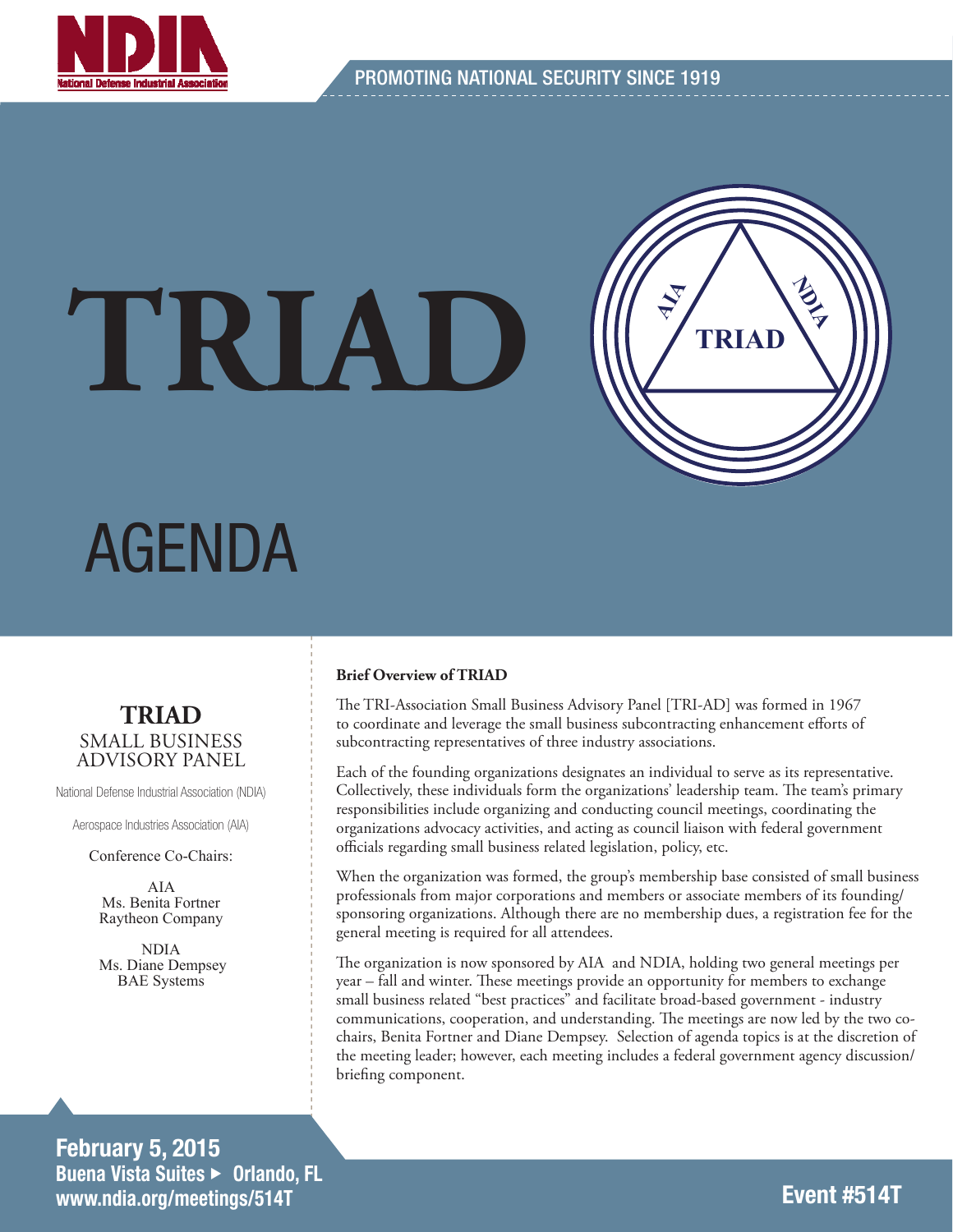### **TRIAD Agenda**

| 7:30 am - 5:00 pm     | <b>REGISTRATION OPEN</b>                                                                                                                                                                                                                                                                                                                                                                                                                                                                                                                          |
|-----------------------|---------------------------------------------------------------------------------------------------------------------------------------------------------------------------------------------------------------------------------------------------------------------------------------------------------------------------------------------------------------------------------------------------------------------------------------------------------------------------------------------------------------------------------------------------|
| 7:30 am - 8:00 am     | <b>CONTINENTAL BREAKFAST</b>                                                                                                                                                                                                                                                                                                                                                                                                                                                                                                                      |
| $8:00$ am - $8:30$ am | <b>WELCOME</b><br>Ms. Benita Fortner, TRIAD Co-Chair; Director, Supplier Diversity, The Raytheon Company<br>▶ Pledge of Allegiance<br>Introductions of TRIAD Members and Guests                                                                                                                                                                                                                                                                                                                                                                   |
| 8:30 am - 9:00 am     | SENIOR LEADER PERSPECTIVE ON THE IMPACT OF SMALL BUSINESS SUBCONTRACTING<br>• Mr. David Wilkins, Vice President, Contracts and Supply Chain, The Raytheon Company                                                                                                                                                                                                                                                                                                                                                                                 |
| $9:00$ am - $9:45$ am | <b>LEGISLATIVE AND CSP UPDATE</b><br>• Ms. MaryEllen Fraser, Director, Government Operations, Lockheed Martin Corporation                                                                                                                                                                                                                                                                                                                                                                                                                         |
| 9:45 am - 10:15 am    | <b>OSD UPDATE</b><br>Mr. Kenyata Wesley, Deputy Director, DoD Office of Small Business Programs                                                                                                                                                                                                                                                                                                                                                                                                                                                   |
| 10:15 am - 10:30 am   | <b>NETWORKING BREAK</b>                                                                                                                                                                                                                                                                                                                                                                                                                                                                                                                           |
| 10:30 am - 11:30 am   | <b>ARMED FORCES PANEL</b><br>Moderator: Ms. Benita Fortner, TRIAD Co-Chair; Director, Supplier Diversity, The Raytheon Company<br>Ms. Sandra Broadnax, Director, Small Business Programs Office, National Geospatial-Intelligence Agency<br>Ms. Pamela Monroe, Program Manager, Subcontracting and Mentor-Protégé, Office of the Secretary of<br>the Army<br>Mr. Lee Rosenberg, Director, Small Business Programs, Missile Defense Agency<br>Ms. Carol White, Deputy Director, Small Business Programs, United States Department of the Air Force |
| 11:30 am - 12:00 pm   | <b>MINORITY BUSINESS DEVELOPMENT AGENCY</b><br>• Ms. Alejandra Castillo, National Director, Minority Business Development Agency                                                                                                                                                                                                                                                                                                                                                                                                                  |
| 12:00 pm - 1:00 pm    | <b>NETWORKING LUNCHEON</b>                                                                                                                                                                                                                                                                                                                                                                                                                                                                                                                        |
| 1:00 pm - 1:30 pm     | <b>U.S. SMALL BUSINESS ADMINISTRATION</b><br>Mr. Seán Crean, Director, Office of Government Contracting, U.S. Small Business Administration                                                                                                                                                                                                                                                                                                                                                                                                       |
| 1:30 pm - 2:15 pm     | <b>SUPPLIER PANEL</b><br>Ms. Cheryl Snead, President & CEO, Banneker Industries, Inc.<br>Mr. Rufus Davis, CEO, Mainstreet Technologies                                                                                                                                                                                                                                                                                                                                                                                                            |
| 2:15 pm - 2:45 pm     | <b>U.S. DEPARTMENT OF VETERANS AFFAIRS</b><br>Mr. Tom Leney, Executive Director, Small and Veteran Business Programs, U.S. Department of<br>Veterans Affairs                                                                                                                                                                                                                                                                                                                                                                                      |
| 2:45 pm - 3:00 pm     | <b>NETWORKING BREAK</b>                                                                                                                                                                                                                                                                                                                                                                                                                                                                                                                           |
| $3:00$ pm $-$ 4:00 pm | PRIME CONTRACTOR WORKING SESSION                                                                                                                                                                                                                                                                                                                                                                                                                                                                                                                  |
| 4:00 pm - 4:30 pm     | <b>NATIONAL VETERAN SMALL BUSINESS COALITION</b><br>► Mr. Scott Denniston, Executive Director, National Veteran Small Business Coalition                                                                                                                                                                                                                                                                                                                                                                                                          |
| 4:30 pm - 4:45 pm     | <b>OPEN DISCUSSION</b>                                                                                                                                                                                                                                                                                                                                                                                                                                                                                                                            |
| 4:45 pm - 5:00 pm     | <b>CLOSING ACTIVITIES</b><br>Ms. Diane Dempsey, TRIAD Co-Chair; Director, Socio Economic Programs, BAE Systems                                                                                                                                                                                                                                                                                                                                                                                                                                    |
| 5:00 pm               | <b>ADJOURN</b>                                                                                                                                                                                                                                                                                                                                                                                                                                                                                                                                    |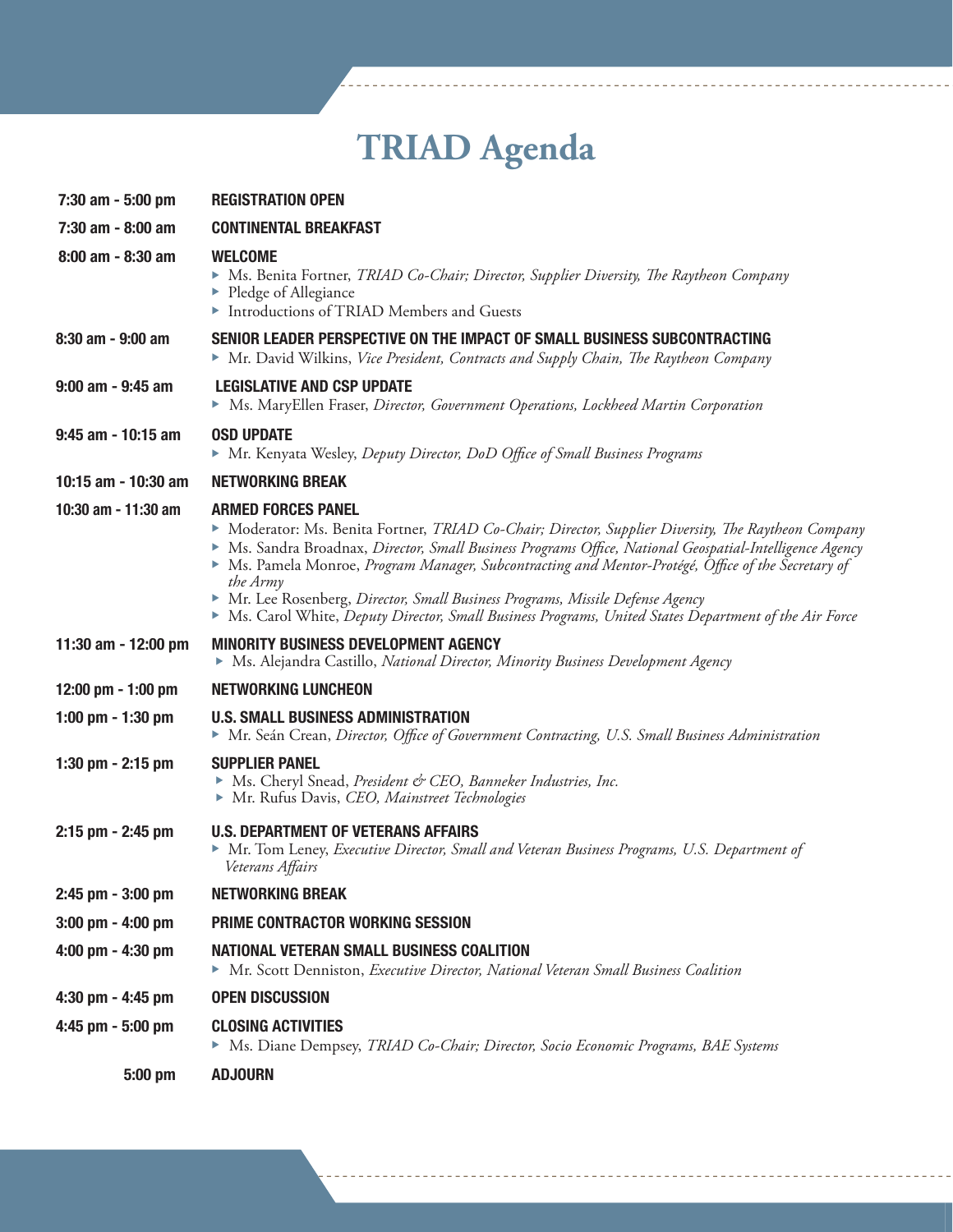

#### Remembering Tracey

Honorable Tracey L. Pinson, former director for the Office of Small Business Programs in the Office of the Secretary of the Army, passed away Sunday, December 14, according to civilian military sources. Until her retirement in June, she was the highest-ranking female civilian in the Army acquisition field. Ms. Pinson advised the Secretary of the Army and Army staff on procurement related to utilization of small and diverse businesses in the performance of all Army contracts

In the summer of 2014, Ms. Pinson joined Boeing as director of Small/Diverse Business and Strategic Alliances for Boeing Defense, Space and Security.

She was responsible for ensuring that contractual obligations were met by driving strategy for work placement with small/diverse businesses in alignment with business agreements that deliver the best value to Boeing and its customers.

Tracey spent 32 years in the federal government and nearly 20 of those as director for the Office of Small Business Programs for the Secretary of the Army. Her career began on Capitol Hill on the House Committee on Small Business under Chairman Parren Mitchell, Rep of Maryland's 7th Congressional District.

In 1986, Tracey was named an assistant to the director of the Office of Small Business Programs for the Office of the Secretary of Defense. A decade later, in 1995, she was appointed the director of Small Business Programs in the Office of the Secretary of the Army. Under her leadership, the Army awarded over \$300 billion in contracts to small businesses. Ms. Pinson also managed the Army Historically Black Colleges and Universities (HBCUs) and Minority Serving Institutions (MIs) Program and ensured these institutions were afforded an opportunity to participate in Army-funded programs. She also headed an initiative to hire wounded warriors in her office. With their help, she was able to steer over \$50 billion to veteran-owned businesses; she worked to secure contract awards for women-owned businesses, companies located in areas of economic distress, and small businesses in disaster relief efforts. Tracey won the Department of the Army Award for Meritorious Civilian Service in 2014.

Tracey graduated from Georgetown University and maintained membership in the Maryland Bar Association. She was a dedicated and loving wife, mother, sister, daughter-in-law, sister-in-law, step-daughter and friend. Tracey was a great leader, advisor and mentor. She was loved and respected by many. In the words of Maya Angelou, she was a phenomenal woman. Tracey will be deeply missed.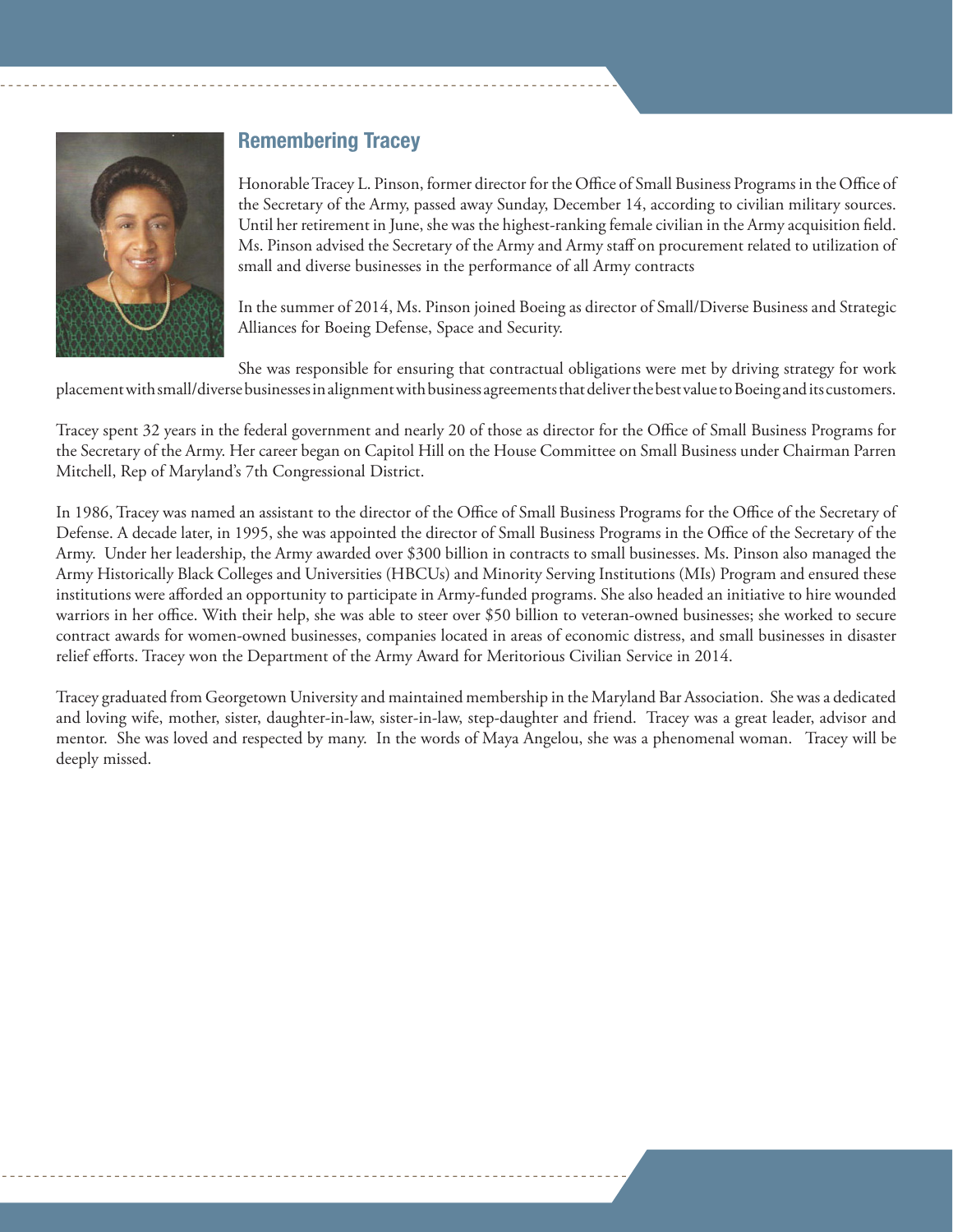

#### Ms. Benita Fortner NDIA TRIAD Co-Chair, Meeting Chairperson Director, Supplier Diversity The Raytheon Company

Ms. Benita Fortner is the director of supplier diversity for Raytheon Company. She assumed the position in September 2000 after serving as the socioeconomic program manager for Raytheon Company. Raytheon Company (NYSE: RTN), with 2012 sales of \$24 billion and 68,000 employees worldwide, is a technology and innovation leader specializing in defense, security and civil markets throughout the world. Raytheon's global headquarters is in Waltham, Mass.

Prior to joining Raytheon, Fortner served as the Corporate Liaison Officer and manager of Socioeconomic Programs for Hughes Electronics Corporation, where she held numerous management positions over a 28-eight year career.

Fortner is the 2014 incoming chair for the Women's Business Enterprise Council (WBENC) and currently serves as one of two co-chairs of the TRIAD (an aerospace and defense industry group focused on government small business issues). She serves as chair of the Advisory Board for the Tuck Minority Business Executive Programs and previously served on the Board of Overseers for the Tuck School of Business at Dartmouth. She is a past chair of the board of directors for Diversity Information Resources. She currently serves on the boards of the National Minority Supplier Development Council, the New England Minority Supplier Development Council, the Women's Business Enterprise National Council, the Business Consortium Fund and the National Center for American Indian Enterprise Development Resource Council.

Fortner has been involved in minority and women business outreach and development for more than 20 years. Her leadership roles in government and industry include: the National Chair for MED Week 2002–2004 and named Chair Emeritus in 2005; and the U.S. Small Business Administration's Small Business Week Planning Committee. She is a past chair of the National Minority Supplier Development Council's Chairperson's Committee, the Southern California Regional Purchasing Council, and a past Executive Committee Member of NMSDC. She has participated in a myriad of supplier diversity and development conferences and seminars from planning and facilitating to speaking and conducting workshops.

In her previous position as procurement manager at Hughes Aircraft Company, she was instrumental in significantly increasing the number of corporate agreements awarded to small, minority and women-owned suppliers, implementing supplier customer feedback sessions, and second tier alliances. Fortner participated on the team that researched and implemented electronic data interchange as a purchasing vehicle.

Fortner served on the Youth Motivation Task Force as a volunteer for more than 20 years. She has also served as an Advisory Board Member to Yo-San University (School of Traditional Chinese Medicine). Fortner holds a bachelor of science in law and Juris Doctor degree from Golden West University and completed Raytheon's Business Leadership Program.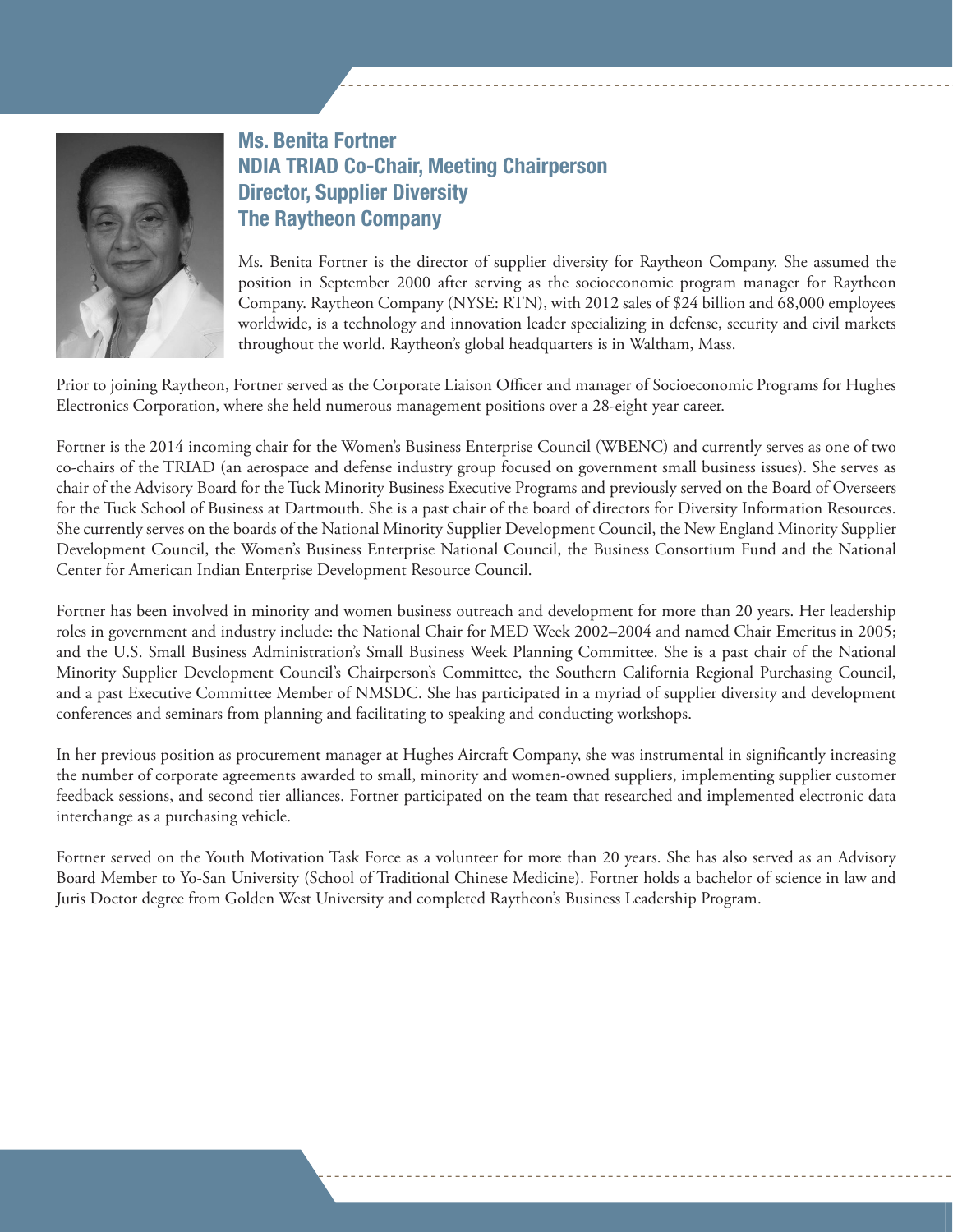

#### Ms. MaryEllen Fraser Government Operations Lockheed Martin Corporation

#### Current Role:

- Serves as the primary point of contact for all federal acquisition policy matters to include legislation, regulations, and agency actions. Reports directly to Dino Aviles.

- Initial assignments will include the acquisition policy within the various appropriations bill and the National Defense Authorization Acts. Will examine various business efficiency initiatives within DoD.

Previous Roles:

- Counsel at the law firm McKenna Long & Aldridge. As a government contracts attorney she represented defense contractors on a variety of compliance matters (export control). In her government affairs capacity she represented DoD, State and USAID contractors working in Iraq and Afghanistan.

- Professional Staff Member of the House Armed Services Committee from 1999 – 2006. Staff lead for Acquisition Policy and the Readiness Subcommittee. Oversight responsibility for the O&M accounts.

- Office of General Counsel, Department of Navy. Served as a procurement attorney for the Office of Naval Research and Legislative Counsel with he Navy's Office of Legislative Affairs.

#### Education:

Mary Ellen has a J.D. from the Catholic University of America, and a B.S. in Biology from Boston College.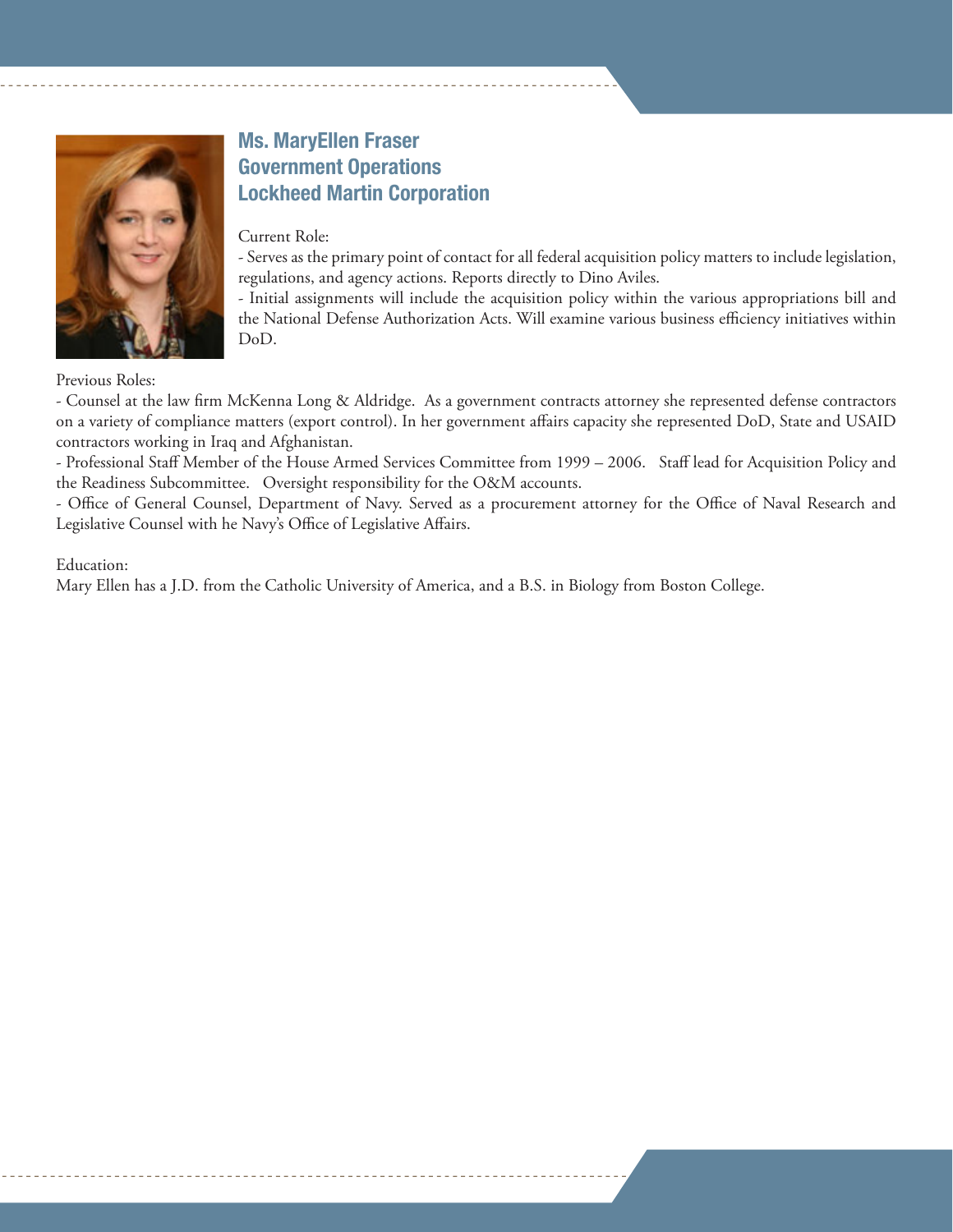

#### Mr. Kenyata Wesley Deputy Director DoD Office of Small Business Programs

Serving as the Deputy of DoD OSBP Technology and Innovation, Mr. Kenyata Wesley serves as the Deputy to the Director of DoD Small Business Office. Mr. Wesley is responsible for the oversight of DoD SBIR/ STTR, Mentor Protégé, STEM, Small Business workforce reshaping, as well as Outreach, and Indian Incentive Programs. Mr. Wesley was selected in to Senior Executive Service in 2014. Previously, Mr. Wesley served as the Chief Associate Director for Small Business Programs, Mr. Wesley was the Principle Advisor to the CECOM Commanding General/Head of Contracting Activity on Small Business. He also served as the primary liaison between the Army Contracting

Command-Aberdeen Proving Ground and CECOM/C4ISR. He served as the primary program manager for CECOM's Small Business and HBCU/MI program. He had the primary responsibility working with AMC and the Army Office of Small Business Programs (OSBP) to establish and monitor goals and their achievement.

Mr. Wesley earned a bachelor's degree in Business Administration from Wayland Baptist University in 2001, a Master's Business Administration from Alaska Pacific University in 2002. He is Level III DAWIA Contracting Certified and is a member of the Army Acquisition Corps. Mr. Wesley is also a proud Veteran of the United States Air Force.

Prior to being selected for The CECOM/C4ISR position, Mr. Wesley served as Director/Chief of Contracting for Letterkenny Army Depot. He has held various other assignments to include Deputy for Small Business Programs for PEOSTRI, Contract Specialist for the U.S. Navy NAVFAC at Camp Lejune, NC, Contracting Officer for the Corps of Engineers to include multiple temporary assignments in a contingency environment, Senior Contract Specialist for both DLA and Fort McPherson, GA. He has also served as a cost price analyst for Tooele Army Depot Deseret Complex, in Stockton Utah.

Mr. Wesley has received an Army Civilian Achievement Medal for his accomplishments while serving as a senior Contract Specialist for the Army Contracting Agency Fort McPherson, GA. He also received several commendations while serving as the Deputy for Small Business Programs at Program Executive Office Simulation Training and CECOM/C4ISR. These assignments have broadened his knowledge of the Contracting and Acquisition career fields to include Small Business. He utilizes this experience in working with diverse customers, to incorporate effective small business participation in their acquisition strategies.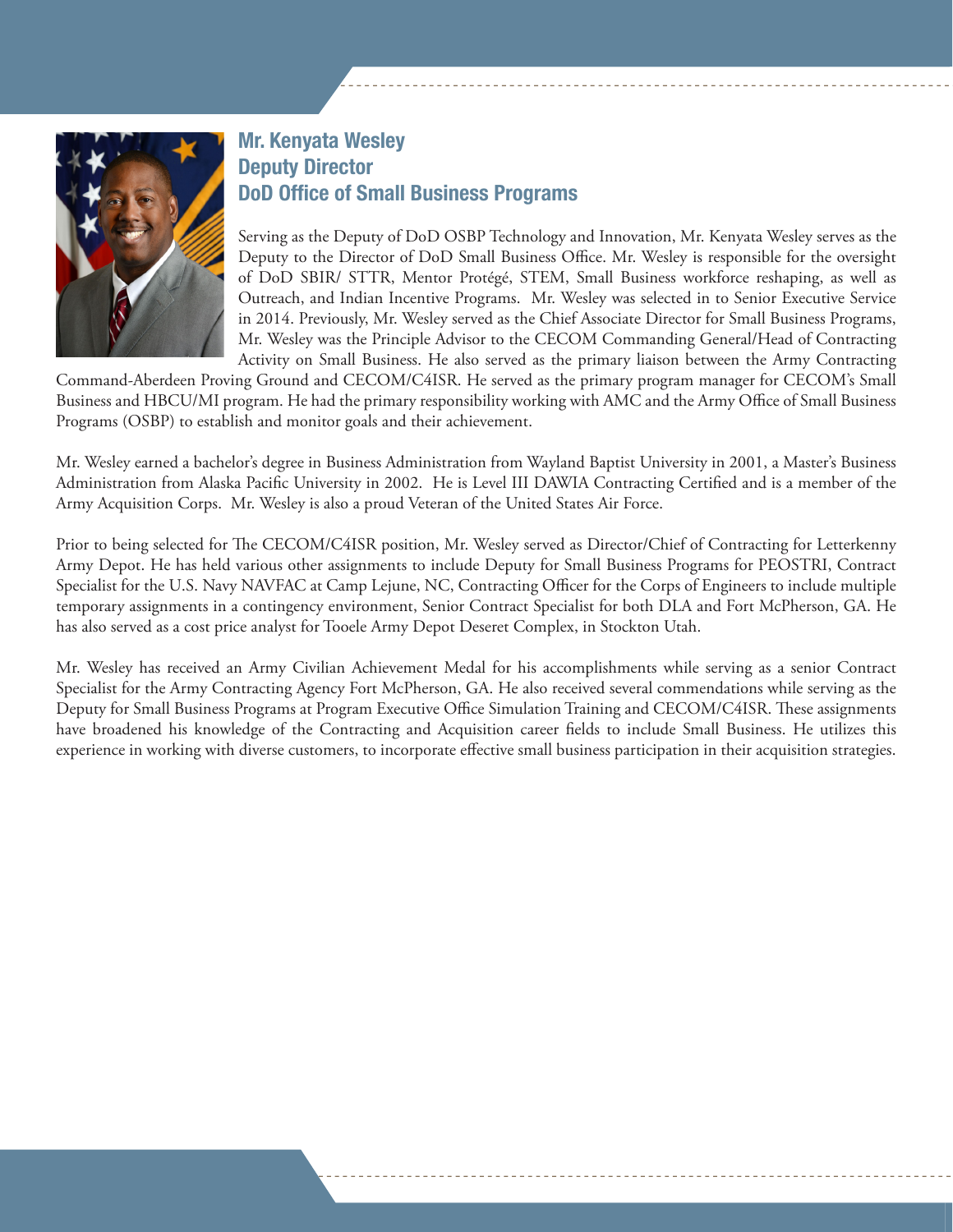

#### Ms. Sandra Broadnax Director, Small Business Programs National Geospatial-Intelligence Agency

Ms. Sandra Broadnax is the Director of the Small Business Programs Office at the National Geospatial-Intelligence Agency (NGA), Springfield, VA. She is responsible for promoting the use of small, Small Disadvantaged, HUBZone, Women-Owned small, Veteran-Owned, Service Disabled Veteran-Owned businesses, Historically Black Colleges/Universities and Minority Institutions within NGA. Ms. Broadnax assists program managers, technical personnel, procurement officers and requiring activities by matching NGA's requirements to the capabilities of small businesses utilizing market research. She participates in acquisition review boards and processes and provides technical assistance through outreach programs. Ms. Broadnax monitors the Office of the Secretary of Defense

assigned socio-economic goals as well as NGA's small business subcontracting goals. She manages the Mentor-Protégé Program for small disadvantaged businesses ensuring the agreements align with NGA's mission and vision and has served as a representative of the Wounded Warrior Program.

With over 35 years of Federal Government service, Ms. Broadnax manages NGA's small business programs with knowledge and dedication. She began her career as a clerk typist at Elmendorf Air Force Base, Alaska working in the 21st Supply Squadron. She transitioned to the contract acquisition profession becoming a contract specialist at the Communications Electronics Command in Eatontown, New Jersey and has worked passionately in the career at assignments in Alaska, Hawaii and Nebraska. Ms. Broadnax joined NGA in 2002 after a three year assignment at the National Reconnaissance Office's SIGINT Division. She assumed her current position in 2004 and continues to provide the stability and consistency required of the position while ensuring the highest benefits to the small business community.

Ms. Broadnax is a recipient of the Meritorious Civilian Service Award in recognition of her outstanding service as the Director of the Small Business Programs Office. In 2012, she was honored by the Small and Emerging Contractors Advisory Forum (SECAF) as the Government Small Business Advocate of the Year and by the Department of Defense Office of Small Business Programs with the Team Award. Additionally, her management of NGA's Mentor-Protégé Program has garnered the Nunn-Perry Award for the past five years. Ms. Broadnax holds an Associate Degree in Business Administration from the University of Alaska and both a Bachelor of Science in Business Administration and Master of Business in Administration in Acquisitions Contracts from Strayer University. She is currently attending Walden University pursuing a PhD in Information Systems Management.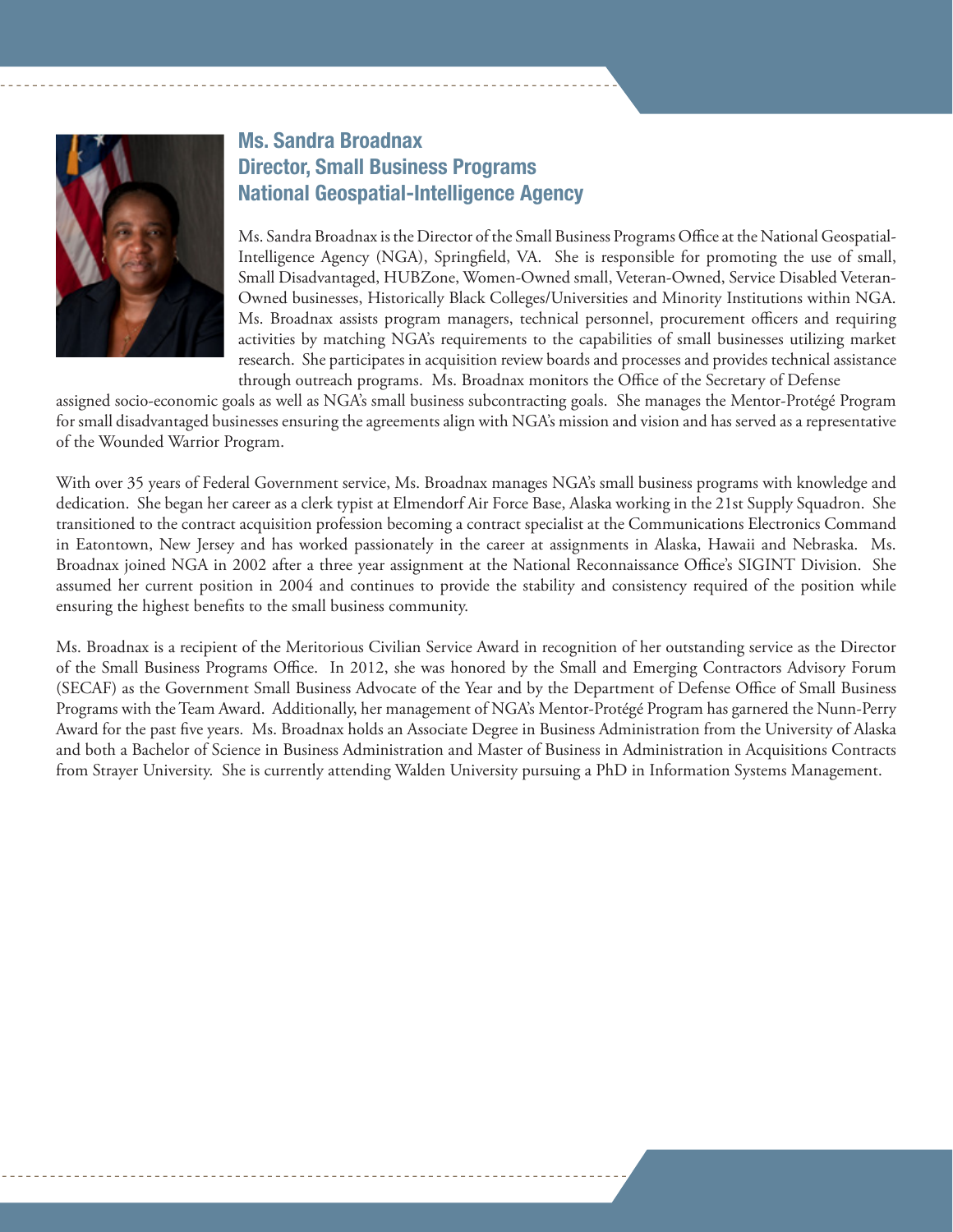

#### Ms. Pamela Monroe Program Manager, Subcontracting and Mentor-Protégé Office of the Secretary of the Army

Ms. Monroe assumed her duties at the Office of Small Business Programs (OSBP), November 2013. Prior to joining Department of Army (DA) OSBP, she was the Assistant Director for the Army Contracting Command National Capital Region (ACC-NCR) OSBP from June 2003 to July 2013. As the Assistant Director, she was the principal business advisor to the ACC-NCR Executive Director; Headquarters DA OSBP; Headquarters ACC-OSPB and the Small Business Administration on small business matters. She successfully managed the small business program by writing and implementing agency Standard Operating Procedures for approximately 300 contracting personnel. During her

leadership, ACC-NCR won several awards for exceeding the 3% Service-Disabled Veteran Owned Small Business (SDVOSB) goal. Ms. Monroe is the first Department of Defense (DOD) and first DA recipient of the "DOD OSBP Golden Talon Award" in recognition of the dedication and efforts made toward significantly increasing contracting opportunities for SDVOSB's.

Ms. Monroe's career began as a contracting intern at Tinker Air Force Base, Oklahoma from 1984-1994. She worked as a contract administrator, cost /pricing analyst and a warranted contracting officer. In 1994, she was selected to enter the Advanced Copper Cap Contracting Intern Program at Andrews Air Force Base, MD and completed the program at Bolling Air Force Base, Washington, DC as a contract specialist. From August 2000 to June 2003, Ms. Monroe was the Associate Director for the Military Traffic Management Command's OSBP. She significantly increased opportunities for small business trucking companies by successfully negotiating subcontracting plans with large freight and trucking businesses. Ms. Monroe has a Bachelor of Science and Masters Degree; Level III certified in Contracts Acquisition and a member of the Army Acquisition Corps.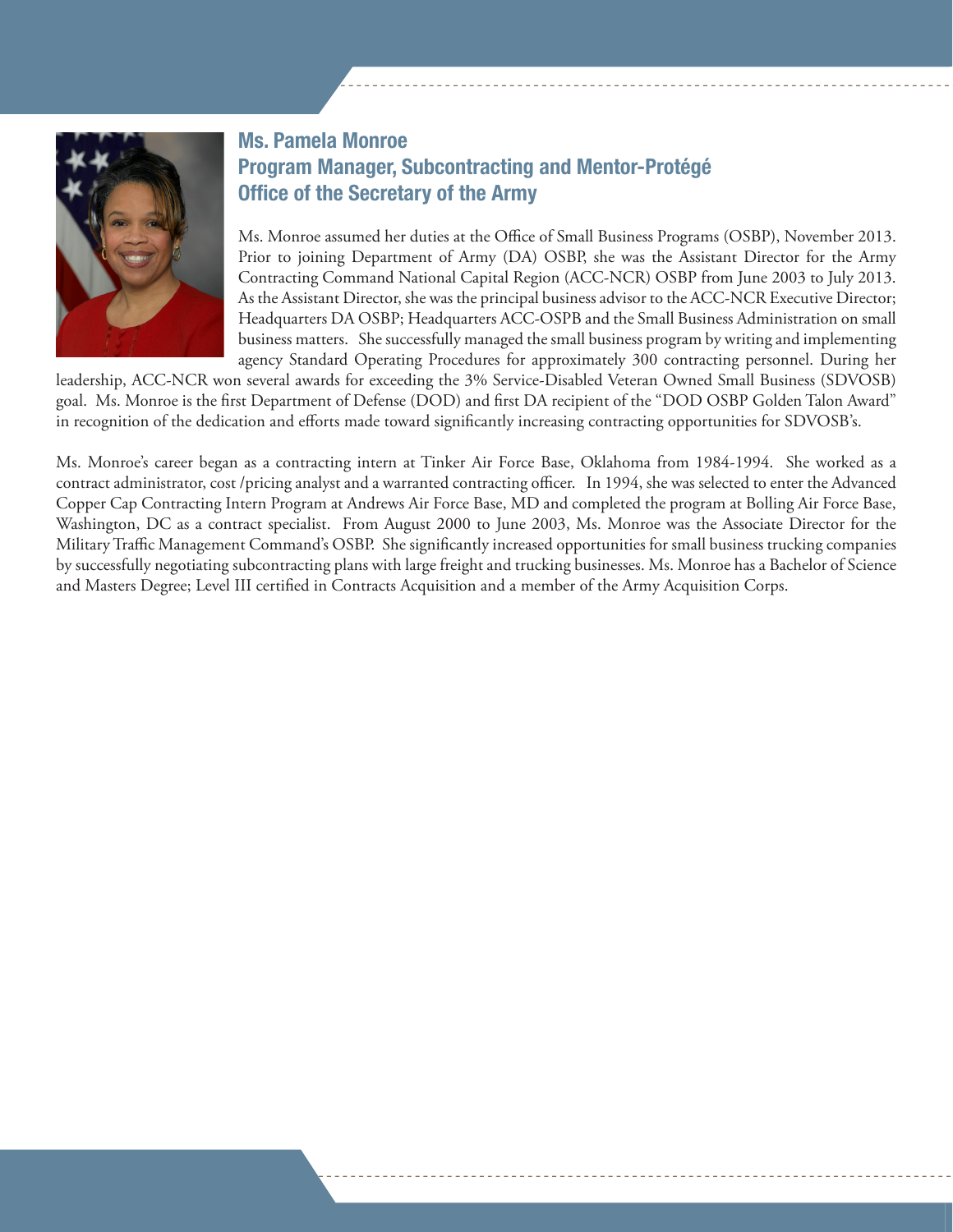

#### Mr. Lee Rosenberg Director, Small Business Programs Missile Defense Agency

Mr. Lee Rosenberg is the Director for Small Business Programs at the Missile Defense Agency (MDA). He has responsibility for the development and oversight of MDA's small business program and acts as an advocate for the utilization of small businesses throughout the Agency. His responsibilities also include oversight of MDA's Small Business Program, the Agency's small business outreach efforts and the Agency's Mentor-Protégé Program.

Prior to assuming his current position, Mr. Rosenberg was assigned within the MDA Contracts

Directorate as part of the Acquisition Support Cadre, where he assisted various MDA program offices in developing innovative acquisition strategies to satisfy program requirements.

Mr. Rosenberg spent 21 years as an Army Officer serving in a variety of operational and acquisition positions including holding an unlimited warrant as a contracting officer and buying section chief with the U. S. Army Troop Support Command; serving as the competition advocate for the Defense Contract Administrative Region-St. Louis; performing duties as a Defense Information Systems Agency procurement staff officer responsible for migrating legacy systems into an integrated open system architecture; assignment as an investigative officer and acquisition advisor to the U.S. Army Inspector General; and assignment as an acquisition reform staff officer within the Office of the Assistant Secretary of the Army for Research, Development and Acquisition.

Upon his retirement from the Army in 1997, Mr. Rosenberg worked for a variety of small and large business contractors supporting the Department of Defense and various Military Services. He authored and presented acquisition reform classes to Government contracting and acquisition personnel and provided acquisition support services to several Army and Marine Corps programs located in the U.S. Army Program Manager for Mines, Countermines and Demolitions and the Office of Naval Research. Additionally he authored several case studies utilized in the PMT 401course, the capstone acquisition course, taught in the Defense Acquisition University and supported the Department of Defense Acquisition Reform Office.

Mr. Rosenberg re-entered government service as a Department of Defense civilian in 2003 while working at MDA.



#### Ms. Carol White Deputy Director Air Force Office of Small Business Programs

Ms. Carol White is the Deputy Director of the Air Force Office of Small Business Programs (SAF/ SB), Pentagon, Washington DC.

Ms White has over 30 years of contracting experience. She has a Master's Degree in Business Administration and holds two professional certifications within the National Contracts Management Association—Certified Professional Contracts Manager (CPCM) and Certified Federal Contracts Manager (CFCM). She's worked a number of DoD enterprise information technology programs, AF transformational programs and has leadership experience spanning various Air Force line and staff

organizations, inclusive of weapons and subsystems programs such as F-15, B-2, C-17, Common Avionics, Specialized Services and headquarters and major command contracting policy and small business programs.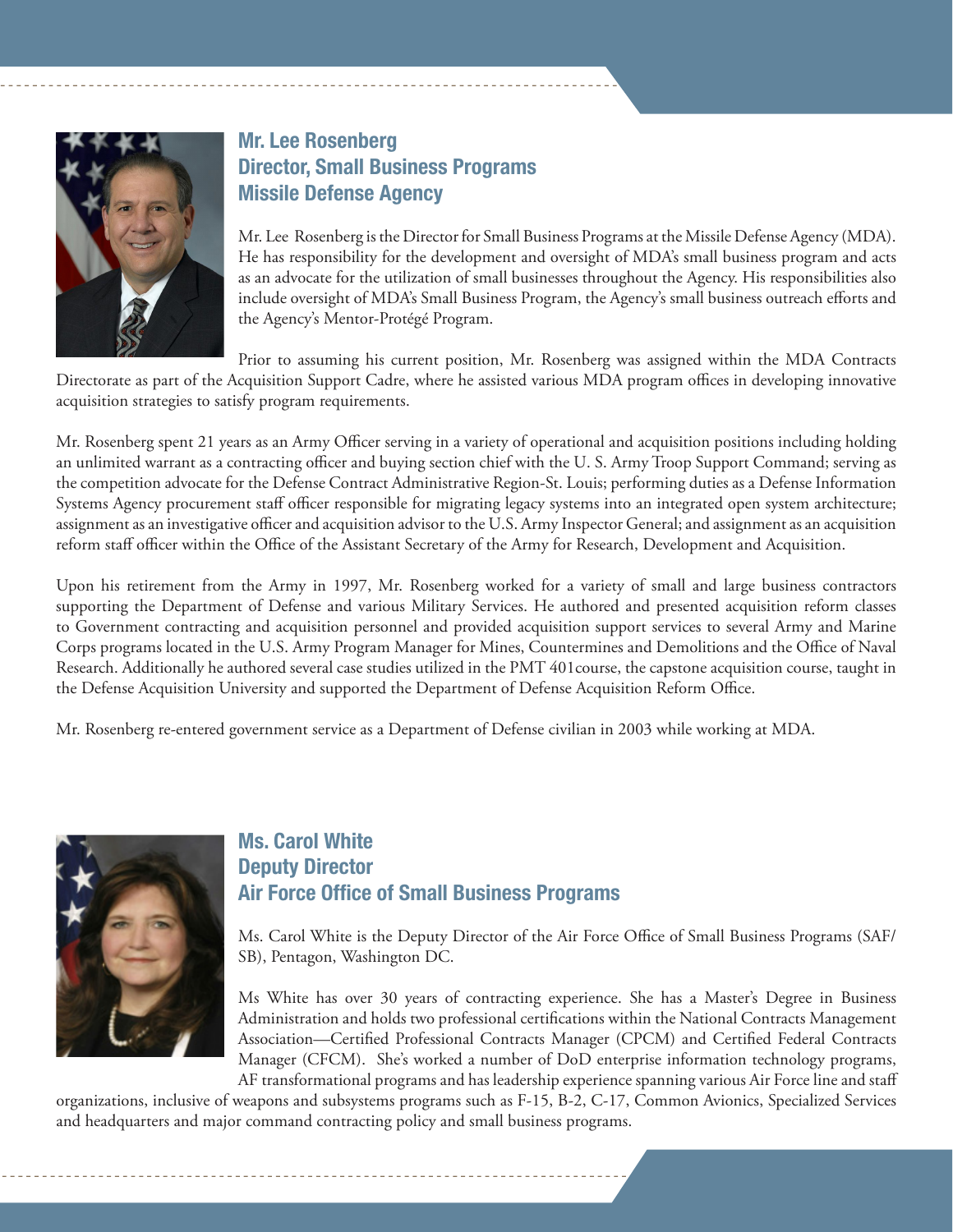

#### Ms. Alejandra Castillo National Director Minority Business Development Agency

In 2014, U.S. Secretary of Commerce Penny Pritzker appointed Ms. Alejandro Castillo to serve as the NationaI Director of the Minority Business Development Agency (MBDA). Ms. Castillo is the first Hispanic-American woman to lead the Agency since its creation. In this capacity, Ms. Castillo directs the Agency's strategic efforts to enhance the growth and global competitiveness of minority business enterprises (MBEs). Under Ms. Castillo's leadership, the Agency has expanded its effort to help MBEs grow and succeed through access to capital, access to contract, and access to business opportunities both domestically and abroad. Prior to assuming this role, she served as National

Deputy Director managing the Agency's day-to-day operations and its national network of 44 business centers.

Under the Obama Administration, MBDA has assisted minority-owned firms in obtaining nearly \$15 billion in contracts and capital and creating and saving over 33,000 new jobs. She has forged important strategic stakeholder relations and key pubIicprivate partnerships.

Ms. Castillo first joined the Department of Commerce in 2008 as a Special Advisor to the Under Secretary for the U.S. Department of Commerce's International Trade Administration (ITA). In this capacity, she was responsible for business outreach and intergovernmental affairs, as well as assisting in the development of policy initiatives geared at trade promotion and enforcement of U.S. trade laws.

A practicing attorney for several years, Ms. Castillo has worked in the private, government and non profit sector. Prior to joining the Obama Administration, Ms. Castillo served as the Executive Director of the Hispanic National Bar Association {HNBAJ headquartered in Washington D. C. During her tenure at HNBA, she was instrumental in working with the White House, and non-profit organizations, such as the Latinos for a Fair Judiciary, in support of the nomination and confirmation of Supreme Court Justice Sonia Sotomayor. Ms. Castillo served as a member of the Clinton Administration as a Senior Policy Analyst to the Deputy Director at the White House Office of National Drug Control Policy, and was responsible for developing and analyzing White House initiatives on anti-drug traffic end interdiction, anti-money laundering policies, as well as drug prevention and treatment progroms.

A native of New York, Ms. Castillo holds a Bachelor Degree of Arts from the State University of New York at Stony Brook in economics and political science. Ms. Castillo holds a Master's Degree in Public Policy from the Lyndon Baines Johnson School of Public Affairs, University of Texas at Austin; and also holds a Juris Doctorate Degree from American University-Washington College of Law. Ms. Castillo is active in a number of civic and professional organizations, including: The Hispanic National Bar Association, the Hispanic Bar Association of DC, the American Bar Association, and the American Jewish Committee. She also serves as a Board Trustee for the University of the District of Columbia. In 2010, Hispanic Business Magazine recognized Ms. Castillo among the Top 100 Influential Latinos in the U.S. and she received the 2010 Rising Star Award by the Hispanic Bar Association of the District of Columbia.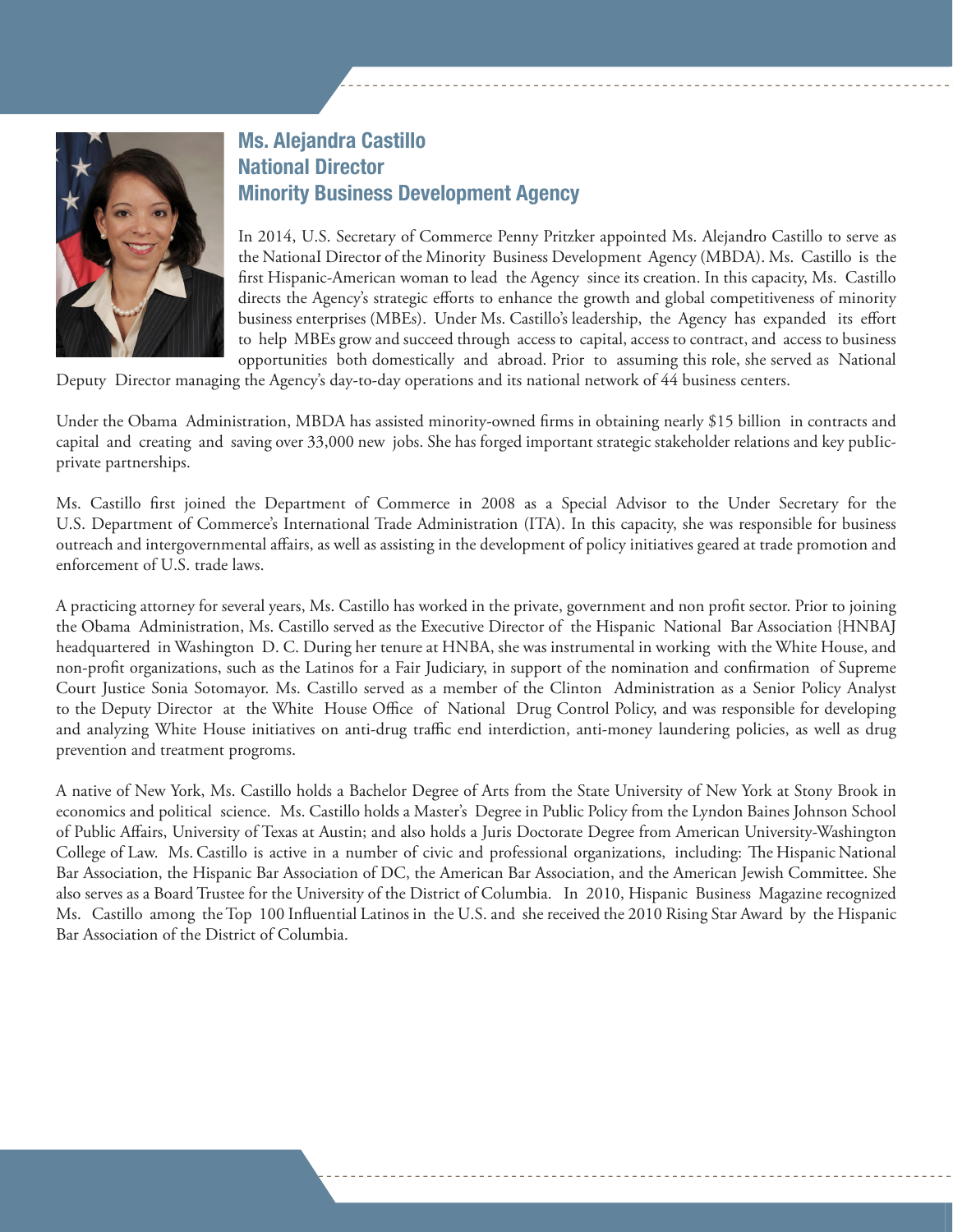

#### Mr. Seán Crean Director, Office of Government Contracting U.S. Small Business Administration

Mr. Seán Crean is the Director, Office of Government Contracting (GC) for the U.S. Small Business Administration. He serves as the Agency's chief advisor to oversee execution of all federal contracting programs designed to promote small business and associated socio-economic opportunities throughout the federal government. He is responsible for small business strategic acquisition initiatives.

Prior to joining SBA, Mr. Crean served the Department of the Navy at the Executive level as Director, Office of Small Business Programs and as Deputy Assistant Secretary of the Navy for Acquisition and

Logistics Management. In both positions he was responsible for influencing the Department's annual \$80 Billion acquisition and procurement strategies. A member of the Senior Executive Service, he has over 36 years of uniform and civilian federal service including 19 years as the senior procurement analyst for SBA's Office of Government Contracting Area I and serving five times in command during his distinguished military career.

Mr. Crean's combined military and civil service careers have provided complimentary and extensive leadership responsibilities in service to the country; retiring with the grade of Rear Admiral (two star) in the Navy Supply Corps. He holds a Bachelor of Science degree in business management and marine transportation from the State University of New York Maritime College and a Master of Business Administration degree from New Hampshire College's graduate school of business.

Among his decorations are the Distinguished Service Medal, Legion of Merit and the Navy Distinguished Civilian Service Award. He is a member of the Defense Acquisition Corps and is DAWIA Level III Contracting certified.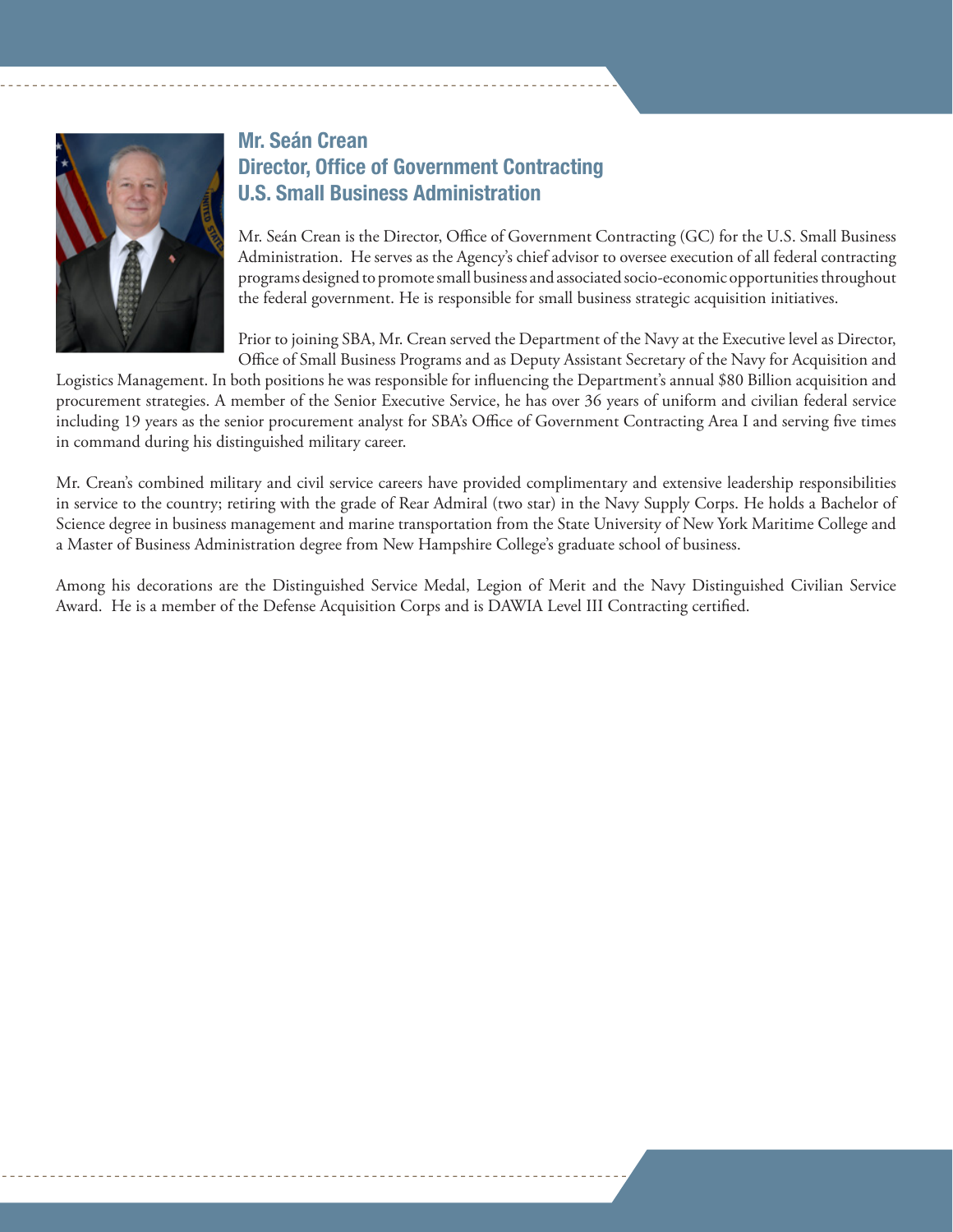

#### Ms. Cheryl Snead President and Chief Executive Officer Banneker Industries, Inc.

Ms. Cheryl Snead is the President and Chief Executive Officer of Banneker Industries, Inc. a worldclass provider of Supply Chain Management solutions headquartered in North Smithfield, Rhode Island.

Ms. Snead received her undergraduate degree in mechanical engineering from the University of Massachusetts. She worked for General Electric (GE) honing her engineering and management skills before earning a master's degree in business from Purdue University. Later, she managed the machine

shop operations of a small, minority-owned firm in R.I. before starting Banneker Industries in 1991. Ms. Snead received an honorary Doctor of Business Administration degree from Bryant University in May 2006. She is also a green belt Six Sigma Specialist.

Banneker Industries, Inc. and Ms. Snead have received numerous awards, both for business accomplishments and ongoing civic work. In 2014 she was inducted into the Women's Business Enterprise Hall of Fame. In 2009 she was named a "Women's Business Enterprise Star" by the Women's Business Enterprise National Council (WBENC) and the New England Businesswomen of the Year by Bryant University's Women's Summit. Banneker Industries has been featured nationally in Inc., MBE, Essence, Black Enterprise and ARMY magazines. Banneker Industries was named the "National Subcontractor of the Year" by the U.S. Small Business Administration in 2008.

Ms. Snead is the Vice Chair of the WBENC Women's Enterprise Forum and serves on the WBENC Board or Directors as well as AMICA Insurance Company. She is an immediate past Director of Bank Rhode Island. Her community activities include serving on the Board of Trustees of Bryant University, a charter member and officer of the Greater Providence RI Chapter of The Links, Incorporated. Ms. Snead is a passionate, motivational speaker advocating youth, minority and women empowerment.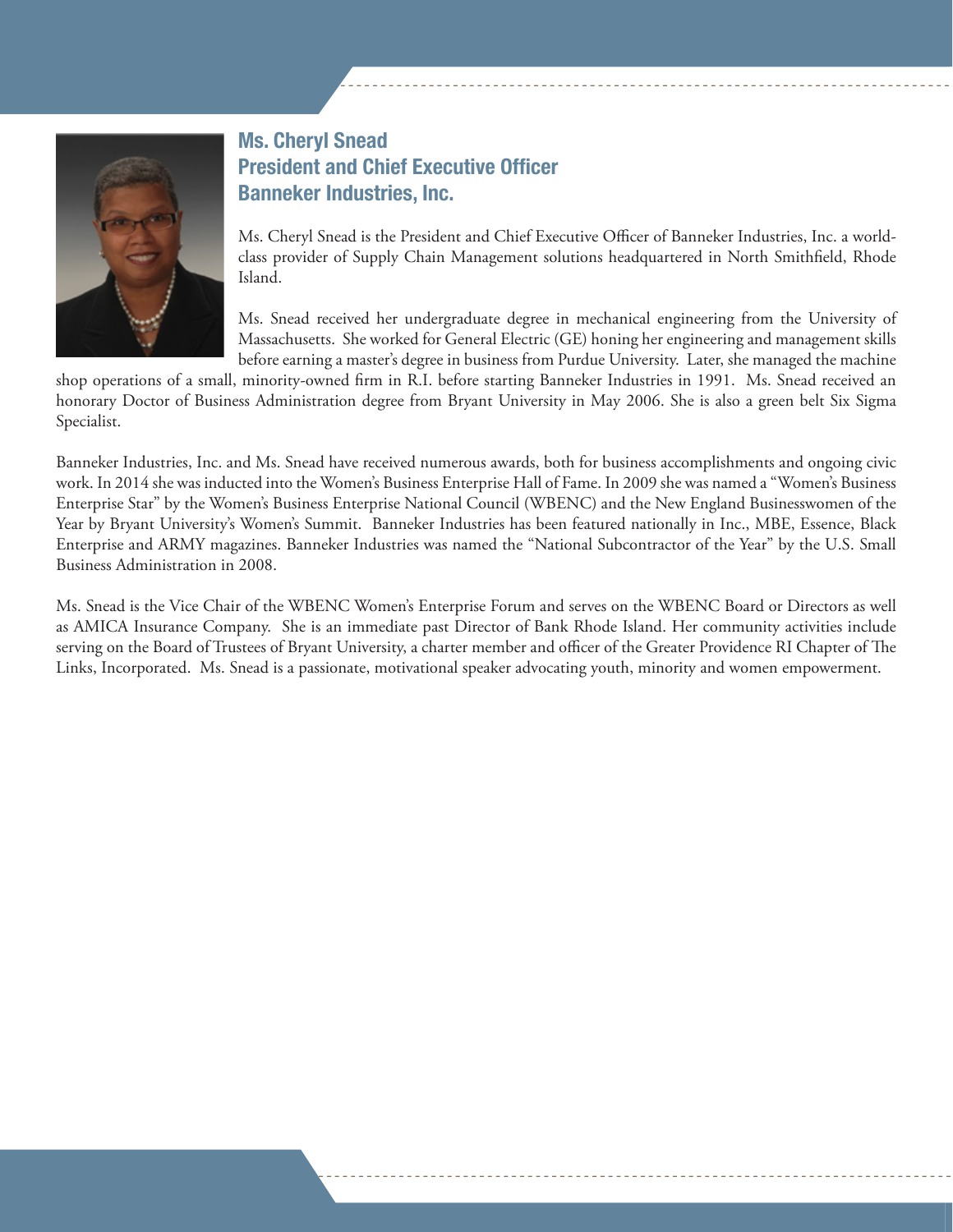

#### Mr. Rufus Davis President and Chief Executive Officier Mainstreet Technologies

Mr. Rufus Davis, who serves as CEO and President of Mainstreet Technologies Incorporated (MST), founded the company in 1997. Specializing in IT and Professional Services, Rufus' business mission is two-fold. To deliver real value to clients and their businesses, and to create exciting and challenging opportunities for employees. Under the leadership of Rufus, Mainstreet has won 3 U.S. Department of State Assistant Secretary Awards for Excellence. Mainstreet has supported other Federal Agencies, including the Department of Defense, Department of the Treasury, and the Social Security Administration.

As a native of Pittsburgh, PA, Rufus had a strong appreciation for, and interest in electronics and history while growing up. After completing high school, he became a Non-Commissioned Officer (NCO), working in the United States Navy surface fleet in propulsion engineering. After his military service was complete, he received his Associates Degree in Electronics from Gateway Technology. Throughout his 25 years of experience in IT, Rufus worked for various Fortune 500 Companies as a Systems Engineer, including General Electric, Xerox, Siemens, and Bell Atlantic.

In addition to his responsibilities at Mainstreet, Rufus is committed to making a difference in the communities where he lives, works and does business. The health and welfare of children, especially those at risk, is a core focus of his community efforts. Rufus believes that training the young innovators is the best way to ensure corporate sustainability because knowledge is indispensable.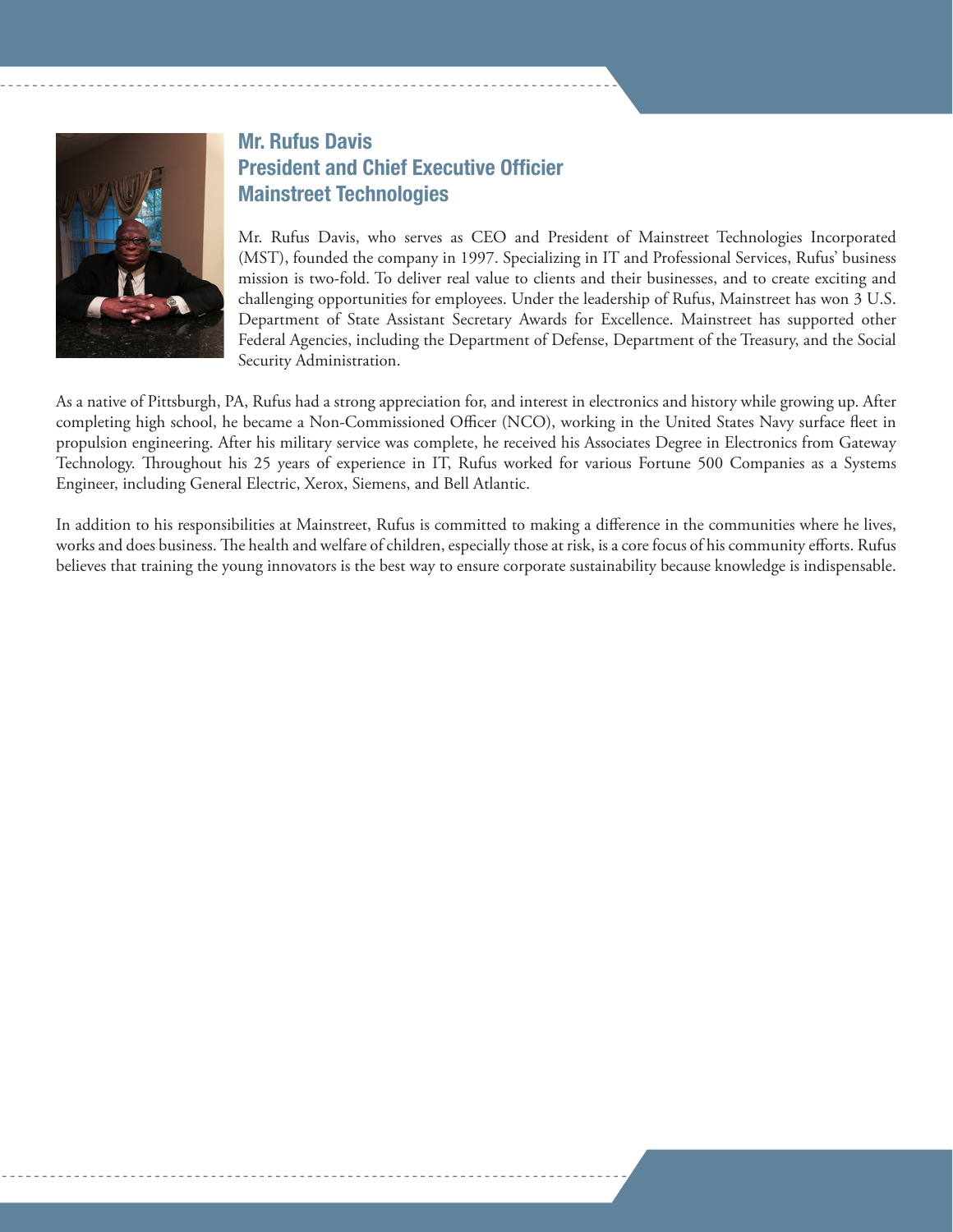

#### Mr. Tom Leney Executive Director for Small and Veteran Business Programs U.S. Department of Veterans Affairs

Mr. Thomas (Tom) Leney serves as the Executive Director for Small and Veteran Business Programs at the U.S. Department of Veterans Affairs, where he is responsible for programs that promote small business participation in VA procurements, with special emphasis on Service-Disabled Veteran-Owned Small Businesses and Veteran-Owned Small Businesses (SDVOSBs and VOSBs). Mr. Leney is a member of the United States Senior Executive Service.

Prior to his current government service, Mr. Leney gained practical insight into the opportunities and challenges facing small businesses as a senior executive in two successful small businesses. His personal experiences as a government contractor have enabled Mr. Leney to mentor small businesses on the complexities of the federal acquisition process. His earlier work at Winrock International and the United Nations Foundation overseeing the development of projects to support the U.S. Government and the United Nations around the world has given him an understanding of the importance and the complexities of program and partnership development on many levels.

Mr. Leney is a Veteran of the United States Army, serving from 1973 to 1995. Among his military assignments, he led an armored cavalry squadron in the Persian Gulf War of 1991 and was the Chief, Strategic Plans and Policy for the Department of the Army. He holds a Master of Public Policy degree from Harvard University and a Master of Business Administration degree from Georgetown University. He received a Bachelor of Science degree from the U.S. Military Academy.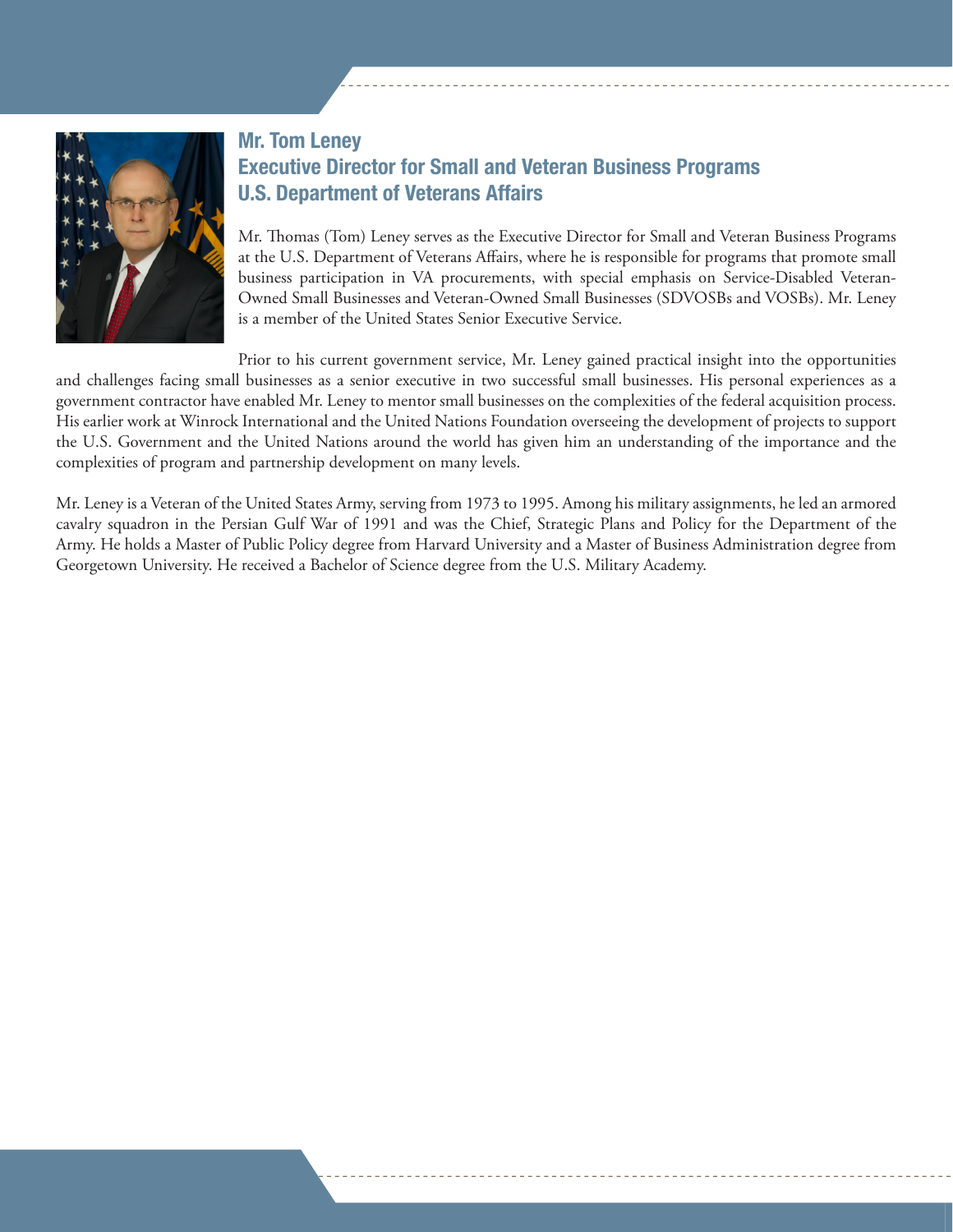

#### Mr. Scott F. Denniston Executive Director National Veteran Small Business Coalition

Mr. Scott Denniston is President and Chief Executive Officer of the Scott Group of Virginia, LLC. The Scott Group provides strategic business development services to small businesses in the Federal marketplace. Scott Group also facilitates partnerships and alliances between large and small businesses to compete on Federal contract opportunities as well as assist large businesses to establish world class subcontracting programs and identify potential small business subcontractors and partners.

Mr. Denniston is also Executive Director of the National Veteran Small Business Coalition whose mission is to transition veterans into business owners and ensure the Federal acquisition field is fair

for all veteran owned small businesses. Mr. Denniston serves on the Humana Veterans Advisory Board which provides guidance to Human Healthcare Services Inc., on delivering innovative healthcare solutions to our Nation's veterans. He also serves on the Board of Directors for the American Freedom Foundation and the American Small Business Coalition.

Previously, Mr. Denniston was the Director, Office of Small Business Programs and the Center for Veterans Enterprise at the Department of Veterans Affairs. During his tenure VA was a leader in awards to all categories of small businesses consistently spending over \$3 billion with small business. During his tenure, VA was consistently graded "green" by the Small Business Administration and the US House of Representatives Small Business Committee. Scott began his government career with the Customs Service. He also held numerous management positions with the Small Business Administration. He is also active in the National Contract Management Association (NCMA), the National Defense Industry Association (NDIA), and is past chair of the Small Business Committee of the Armed Forces Communications and Electronics Association (AFCEA).

Mr. Denniston is a nationally recognized advocate for veteran entrepreneurs. In 1998 he was appointed to the Congressional Commission on Service Members and Veterans Transition Assistance, where he developed recommendations for enhancing and expanding support for veteran business owners. Many of those recommendations were incorporated into Public Law 106-50, the Veterans Entrepreneurship and Small Business Act of 1999, and Public Law 108-183, the Veterans Benefits Act of 2003. He established the Center for Veterans Enterprise, a VA organization dedicated to providing support to veterans interested in entrepreneurship.

In March 2005, Mr. Denniston received the prestigious "Federal 100 Award" from Federal Computer Week for developing the VETBIZ website and the Vendor Information Pages data base of veteran owned small businesses. In June 2008, he received the "Leadership Award" from the Association for Federal Information Resources Management (AFFIRM), for his work on the GSA "VETS GWAC". In October 2008, Scott received the "Leadership Award" from the Parren J. Mitchell Foundation for his years of support to the minority small business community. In October 2008, he also received the "Patriot Award" from the American Freedom Foundation for his efforts on behalf of veterans.

He was born in Somerville, New Jersey. He received a B.A. degree in Economics from Waynesburg College and a M.S. degree in Government from Southern Illinois University. He is also a veteran, having served in the US Army.